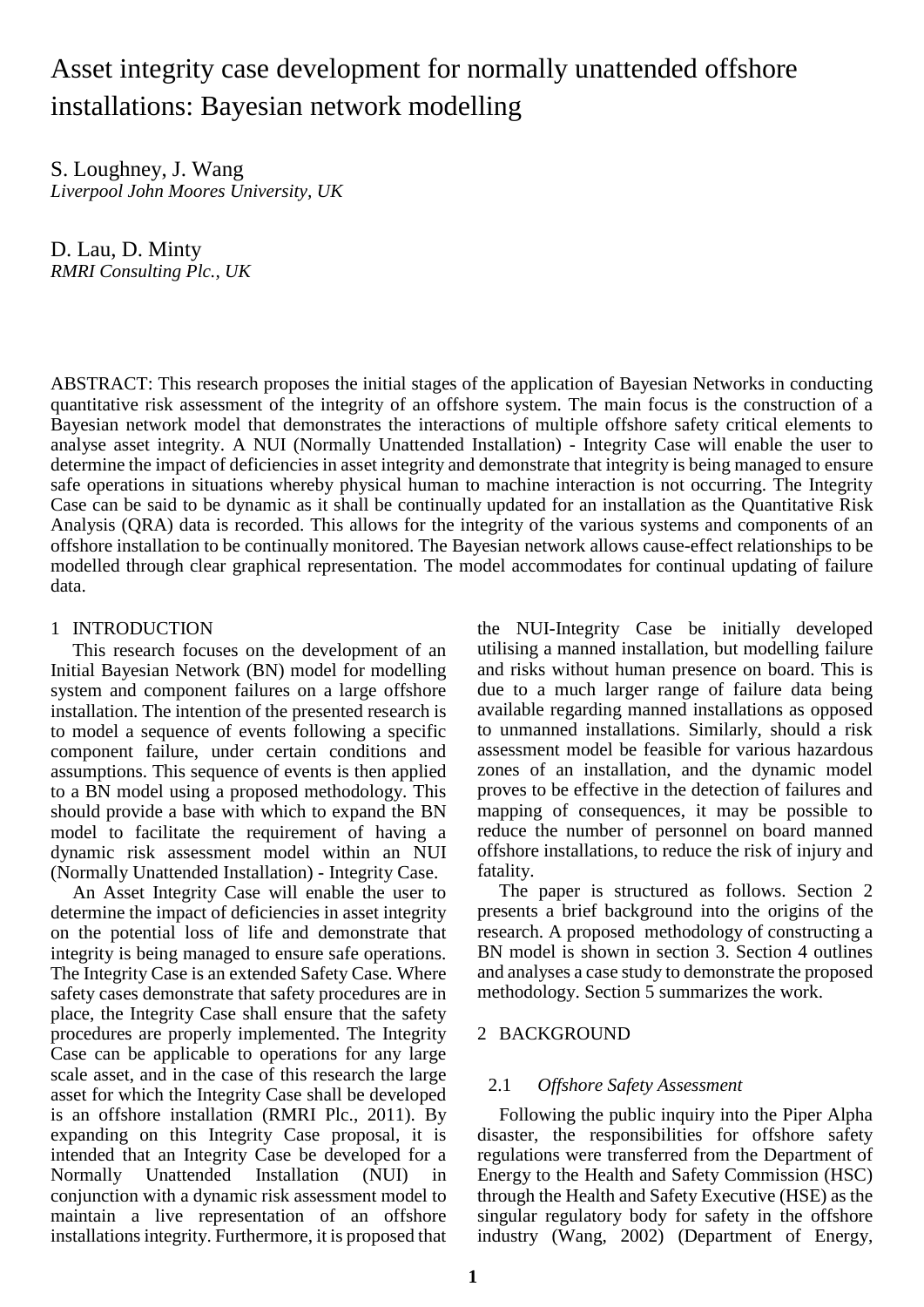1990). In response to this the HSE launched a review of all safety legislation and subsequently implemented changes. The propositions sought to replace the legislations that were seen as prescriptive to a more "goal setting" approach. Several regulations were produced, with the mainstay being the Health and Safety at Work Act (HSE, Health and Safety Executive, 1992). Under this a draft of the offshore installations safety case regulations was produced. The regulations required operational safety cases to be prepared for all offshore installations, both fixed and mobile. Within this all new fixed installations require a design safety case and for mobile installations, the duty holder is the owner (Wang, 2002).

After many years of employing the safety case approach in the UK offshore industry, the regulations were expanded in 1996 to include verification of Safety Critical Elements (SCEs). Also the offshore installations and wells regulations were introduced to deal with various stages of the life cycle of the installation. SCEs are parts of an installation and its plant, including computer programs or any part whose failure could cause or contribute substantially to or whose purpose of which is to prevent or limit the effect of a major accident (Wang, 2002) (HSE, Health and Safety Executive, 1996).

Recently, however, it is felt that an expansion on Safety Cases is necessary, especially in the offshore and marine industry, as they are static documents that are produced at the inception of offshore installations and contains a structured argument demonstrating that the evidence contained therein is sufficient to show that the system is safe (Auld, 2013). However, this is the full extent of the Safety Case, it involves very little updating unless an operational or facility change is made. It can be difficult to navigate through a safety case; they can be difficult for project teams and regulators to understand, as well as often being monolithic (Risktec, 2013). This is where the e-Safety Case comes into play. e-Safety Cases are html webbased electronic Safety Cases. They are much easier to navigate and have clear concise information about the safety of the facility they are provided for. However, the QRA data (Quantified Risk Assessment) is only updated with the release of updated regulations (Cockram & Lockwood, 2003). Over the past 10 years it has been stated that a dynamic risk assessment model is required within the offshore and process industries. Khakzad, *et al*., (2013) proposed to apply BN to Bow-Tie (BT) analysis. They postulated that the addition of BN to BT would help to overcome the static limitations of BT and show that the combination could be a substantial dynamic risk assessment tool. Similarly, in the oil, gas & process industry Yang & Mannan, (2010) proposed a methodology of Dynamic operational Risk Assessment (DORA). This starts from a conceptual framework design to mathematical

modelling and to decision making based on costbenefit analysis. Furthermore, Eleye-Datubo, *et al*. (2006) proposed an offshore decision-support solution, through BN techniques, to demonstrate that it is necessary to model the assessment domain such that the probabilistic measure of each event becomes more reliable in light of new evidence being received. This method is prefered, as opposed to obtaining data incrementally, causing uncertainty from imperfect understanding and incomplete knowledge of the domain being analysed. Finally, RMRI Plc. (2011) proposed the idea of a dynamic decision making tool in an Asset Integrity Case.

The Integrity Case, an idea proposed by RMRI Plc. (Risk Management Research Institute), can be said to be dynamic as it shall be continually updated with the QRA data for an installation as the QRA data is recorded. This allows for the integrity of the various systems and components of a large asset, such as an offshore installation, to be continually monitored. This continual updating of the assets QRA data allows for the users to have a clearer understanding of the current status of an asset. It also allows the user to identify the impact of any deviation from specified performance standards, as well as facilitate more efficient identification of appropriate risk reduction measures, identify key trends within assets (*i.e.*: failures, failure modes). Reporting to regulators would improve greatly and it would provide a historical audit trail for the asset. Furthermore, the integrity of an asset is maintained so that potential loss of life is kept ALARP. This means that an asset may continue safe operations under circumstances that may have instigated precautionary shutdown, resulting in considerable cost savings for the owner and operator (RMRI Plc., 2011).

# 3 METHODOLOGY

# 3.1 *Modelling and Analysis Steps*

There are many step-by-step procedures in use that allow for construction of the various parts of the BN model. The procedures are useful as it allows for maintaining consistency throughout the process and offers an element of confidence to the model. The procedures have varying parts depending on the context of the model and how much information is already available (Neil, *et al*., 2000). However, there are key elements which all the procedures follow, these are:

# 3.1.1 *Establish the domain and project definition*

This involves putting boundaries in place for the model. In this analysis the domain is to be defined as a module on a large offshore installation. The model begins with an initial component failure and tracks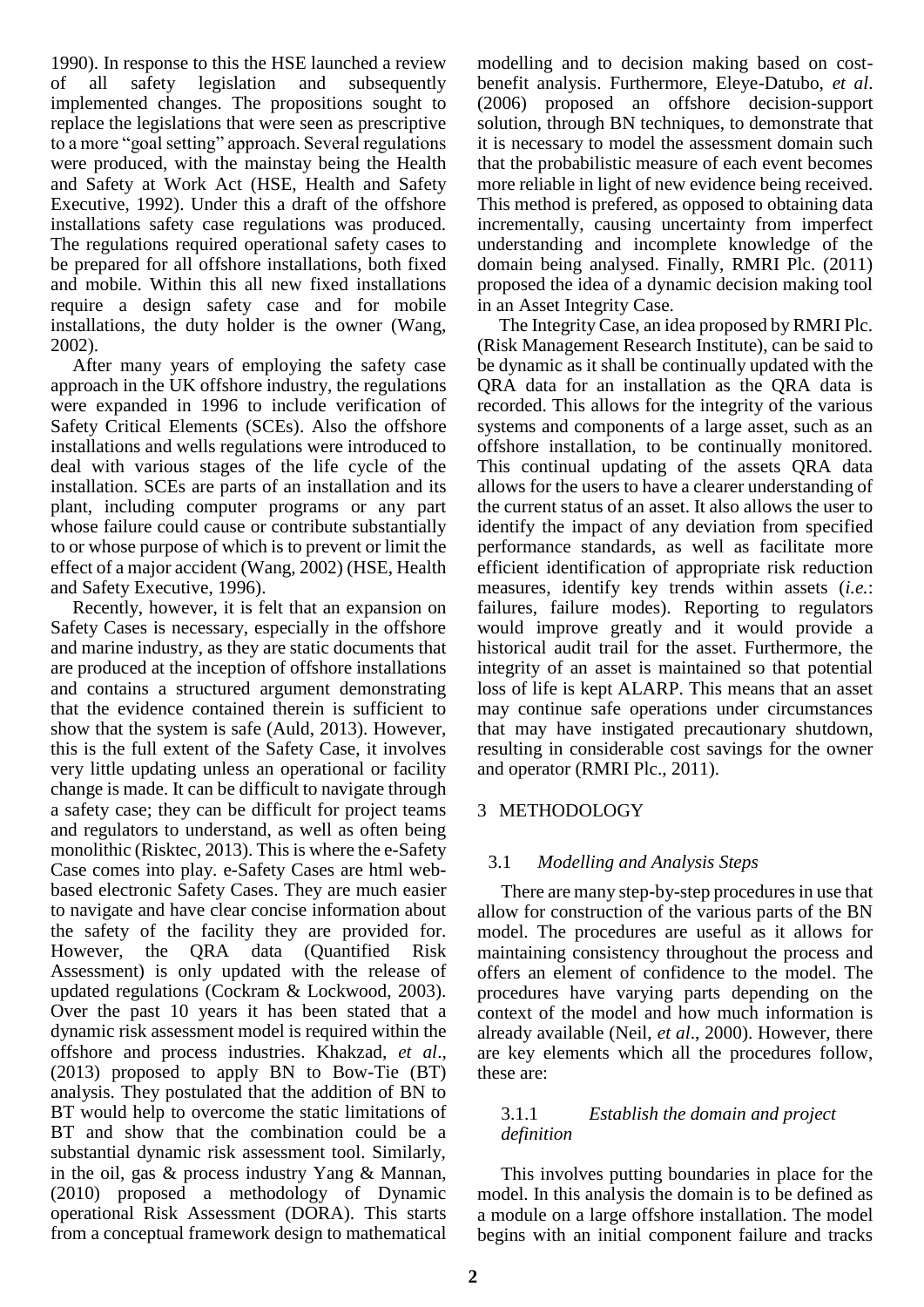the cause and effect relationship of this failure on various other components and systems. The model ends with outlined consequences. The objective of the model involves stating what results are expected to be achieved from the model. For the model in this research the focus is on the interaction of the components and their probability of occurrence.

## 3.1.2 *Identify the set of variables relative to the problem*

This involves filtering possible parameters that are relevant to the description and objective. For the model the initial variables were devised utilising a sequence of events diagram. This sequence of events diagram represents the steps of various events with their order and causality. The events in the diagram are connected with arcs and arrows. This allows for a straightforward transition to a BN.

# 3.1.3 *Form Nodes and Arcs for the BN*

The events and consequences in the sequence of events are translated to corresponding parent and child nodes in the Bayesian Network. The sequence of events, however, is basic and the arcs do not directly translate to the BN and are determined in Step 4. The nodes can be expressed as positive or negative. The causality between the events is translated to corresponding Conditional Probability Tables (CPTs). The CPTs are constructed in Step 5. Once the relevant nodes are identified, they are input into a BN software package, HuginResearcher7.7, and connected. This entails referring to the sequence of events from the initial failure to determine the most effective way of connecting the nodes together. The network is reviewed to ensure there are no missing factors.

# 3.1.4 *Data acquisition and analysis*

Primarily, data is sought from various sources including: industrial & academic publications, offshore risk assessment projects, as well as databases such as; the Offshore Reliability Database (OREDA), HSE & the International Association of Oil and Gas Producers database (OGP). However, should data not be widley available or the CPT for a node be much to large to constuct utilising data from the outlined sources, then expert judgement is to be utilised. The expert judgement is to be obtained using the Pairwise Comparision (PC) technique and analysed with the Analytical Hierarchy Process (AHP). The data from the AHP analysis is translated to the CPTs using a Symmetric Method. The data from relevent sources is then used to create the marginal or conditional probability tables.

# 3.1.5 *Analysis of BN model and Sensitivity Analysis*

This step concerns itself with the analysis of the BN model using Bayesian Inference. The probability of failure on demand of the operation is obtained by forward analysis. The posterior probabilities of the influencing factors can be calculated through backward analysis, given some evidence entered into the model. the propogation of the BN is conducted using Hugin Researcher 7.7. The results of the analysis provide useful information in handling the the effect of one failure on multiple components and systems. These results are demonstrated through a Sensitivity Analysis. The data for this analysis is again produced by the Hugin Researcher 7.7 software.

# 3.1.6 *Validation of the BN Model*

Validation is a key aspect of the methodology as it provides a reasonable amount of confidence to the results of the model. In carrying out a full validation of the model, the parameters should be closely monitored for a given period of time. For modelling a specific failure within an electrical generator, this exercise is not practical. In current work and literature, there is a three axiom based validation procedure, which is used for partial validation of the proposed BN model. The three axioms to be satisfied are as follows (Jones, *et al*., 2010):

# *Axiom i*:

A small increase or decrease in the prior subjective probabilities of each parent node should certainly result in the effect of a relative increase or decrease of the posterior probabilities of the child node.

# *Axiom ii:*

Given the variation of subjective probability distributions of each parent node, its influence magnitude to the child node should be kept consistent.

# *Axiom iii:*

The total influence magnitudes of the combination of the probability variations from "x" attributes (evidence) on the values should always be greater than that from the set of "x-y" ( $y \in x$ ) attributes.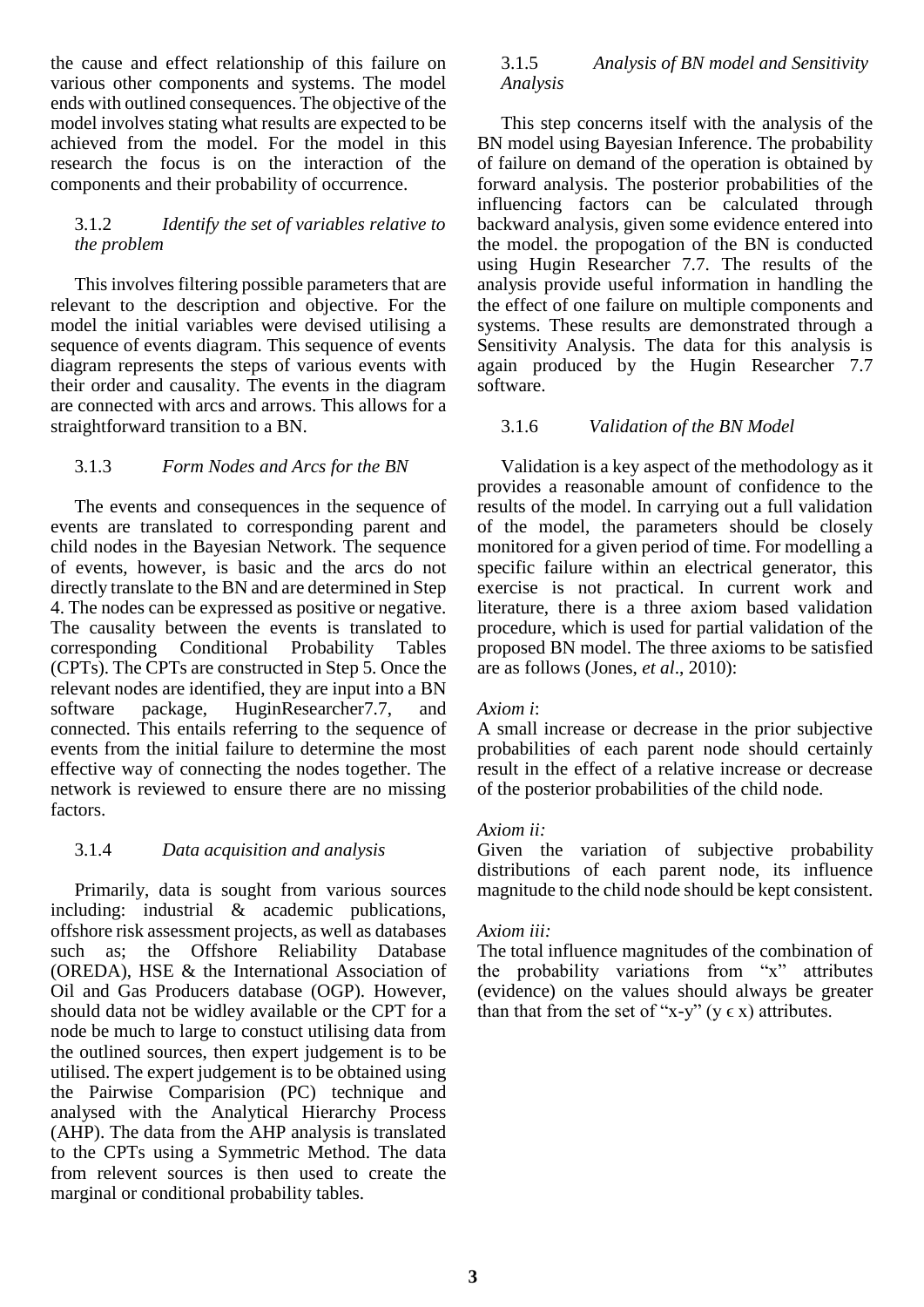

Figure 1. Generic diagram of an electrical generator unit

## 4 CASE STUDY

## 4.1 *Establish domain and model definition*

In order to demonstrate the proposed methodology a case study is used to evaluate of the effects a rotor retaining ring failure has on an offshore electrical generation unit. As well as other key systems, within and adjacent to a module of a large offsore installation.

The electrical generation unit is considered to be of a generic layout for electrical generation on a large platform. The generator consists of a primary alternator, driven by a gas turbine. Located after the alternator is the exciter. The alternator rotor and shaft are forged in one piece with the exciter coupled on to one end. The opposite end of the shaft is coupled to the turbine drive shaft, which has an approximate operating speed of 3,600 rpm. The main shaft is supported by two main bearings, housed in pedastals, on stools on the baseplate. One bearing is situated between the turbine and the alternator and the other between the alternator and the exciter. A generic flowdiagram of an electrical generation unit is illustrated by Figure 1.

## 4.2 *Identifying the set of variables relative to the problem*

The variables are identified based upon the failure of one specific component, in this case a Rotor Retaining Ring. Should one of the retaining rings fail, the main shaft would become unbalanced causing potential fragmentation of the rings inside the alternator. Given the extreme tolerances' within the generator construction, the unbalanced shaft could also cause damage to other areas of the equipment, such as: the turbine blades and the exciter. Should the retaining ring fail within the alternator casing and fragment, debris would be created within the casing. Furthermore with the machine operating at approximately 3,600rpm, an out of balance shaft would cause substantial vibrations, which could cause the main bearings to fail. Should the bearings fail, causing the shaft to become misaligned, it would result in increased damage to the turbine, alternator and exciter (RMRI Plc., 2009).

From this the most likely point of failure within the turbine is the turbine blades shearing. Multiple blade failure could lead to the turbine casing not fully containing the turbine blade debris. This would result in turbine blades being expelled through the turbine casing as high velocity projectiles. Continually, the violent shaft vibrations and misalignment could have a severe impact on the exciter and may result in the exciter, weighing approximately one tonne, becoming detached from the main shaft. Some catastrophic failures have resulted in the exciter breaking up and some have had the exciter remain mostly intact (RMRI Plc., 2009). Should the bearings not fail, the alternator stator coils & casing, can provide enough resistance and are substantial enough to prevent the debris from the retaining ring penetrating the alternator casing. However, it is possible for the fragments to be expelled axially towards either the turbine or the exciter or both. (U.S. Nuclear Regulatory Commission, 2008).

In the event of one or two rotor retaining ring failures, significant damage could occur within the alternator casing and fragments of the retaining ring could be expelled axially. Should the ring debris be expelled, it is assumed that it will travel in two possible direction; i) towards the turbine or ii) towards the exciter and out of the casing. Should the debris travel to the turbine there is potential for the fragments to impact the fuel gas line within the turbine. This then provides the escalation to a fire (given the location of the potential release, ignition is assumed). Should the debris travel out of the casing towards the exciter, it is considered by RMRI. Plc (2009) that while the axial velocity may be considerable, it is likely to be lower than the radial velocity that the debris would be expelled at were the casing and stator not there. Therefore, while it is possible for the ring debris to penetrate the casing, they would not have the required velocity to penetrate the module walls or deck. From this it is deemed that if retaining ring failure does not cause a bearing failure, then the consequence of the event is likely to be limited to the damages caused by the retaining ring (U.S. Nuclear Regulatory Commission, 2008).

However, should the main bearing fail, the potential consequences become much more severe. The significant damage caused by the bearing failure can potentially produce high velocity projectiles from the turbine blades being expelled and/or the exciter becoming detached (RMRI Plc., 2009). In these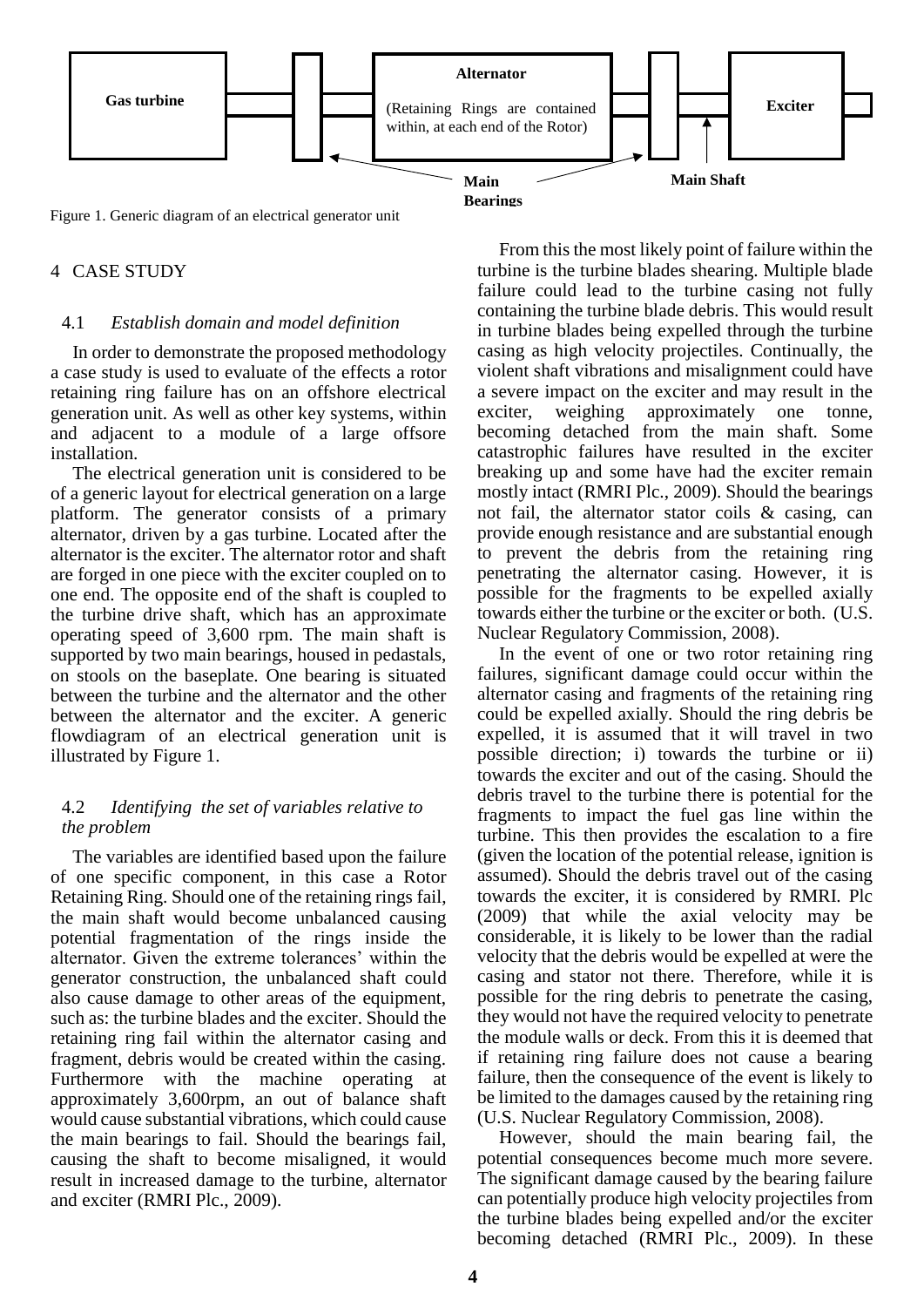events, there is potential for the projectiles to impact the hydrocarbon containment around the module.

## 4.3 *Form Nodes and Arcs for the BN*

The initial model is demonstrated in Figure 2 and is designed around the variables identified section 4.2, and is to represent the cause and effect of one initial component failure has on systems within the stated domain. The Initial BN model is not a direct representation of the sequence of events in terms of the section of the model where possible debris is expelled. Within the sequence of events if the debris is not expelled initially, it is assumed to remain in the alternator, yet if debris expelled, it is assumed to travel towards the exciter. Similarly, should the debris not be expelled to the exciter, it is assumed to be expelled towards the turbine. While this is all possible, it is more realistic to assume that if the debris is created from the retaining ring failure, it has the potential travel to the turbine and the exciter in the same instance. However, it is possible for debris to be expelled to the exciter and not to the gas turbine, whereby some debris would remain in the alternator. The way in which the BN model is created ensures it contains all relevant possible outcomes.

In this case the analysis is conducted within an electrical generation module of a large offshore installation. The initial model is made up of seventeen chance nodes labelled 1 to 10 and E1 to E7. The latter nodes represent the possible events that can result from the initial mechanical failure. All nodes have two states ("Yes" and "No") except for event node E6

which has four ("Small", "Medium", "Full-bore" and "None"). The BN constructed from the variables outlined is shown in Figure 2.

## 4.4 *Data acquisition and analysis*

It is important to note that the numerical results of the model are not significant in terms of being absolute, but rather to serve to demonstrate the practicability of the model. Once a full set of verified data is fed into the model, the confidence level associated with planning and decision making under uncertainty will improve.

To complete the CPTs within a BN, certain data and knowledge is required regarding each specific node. For some nodes data is limited or not available. For cases where there is an absence of hard data, CPTs must be completed through subjective reasoning or the application of expert judgement. This process can be demonstrated by looking at the node "Event Escalation". This node represents the chance of escalation following key component failures. The parents of this node are: "Turbine Blades Expelled", "Exciter Detaches", "Gas Import Riser Piping Impact" and "HP Flare Drum Shell Impact". In order to put together an appropriate estimate, experts must judge the situation and provide their opinions. This data acquisition can be either qualitative or quantitative in nature. However, the child node "Event Escalation" has a CPT which is too large for an expert to simply fill with their own judgements and opinions. Therefore, an effective way to gather information, to fill these large CPTs, from



Figure 2. BN Model shown with the Marginal Probabilities for each node.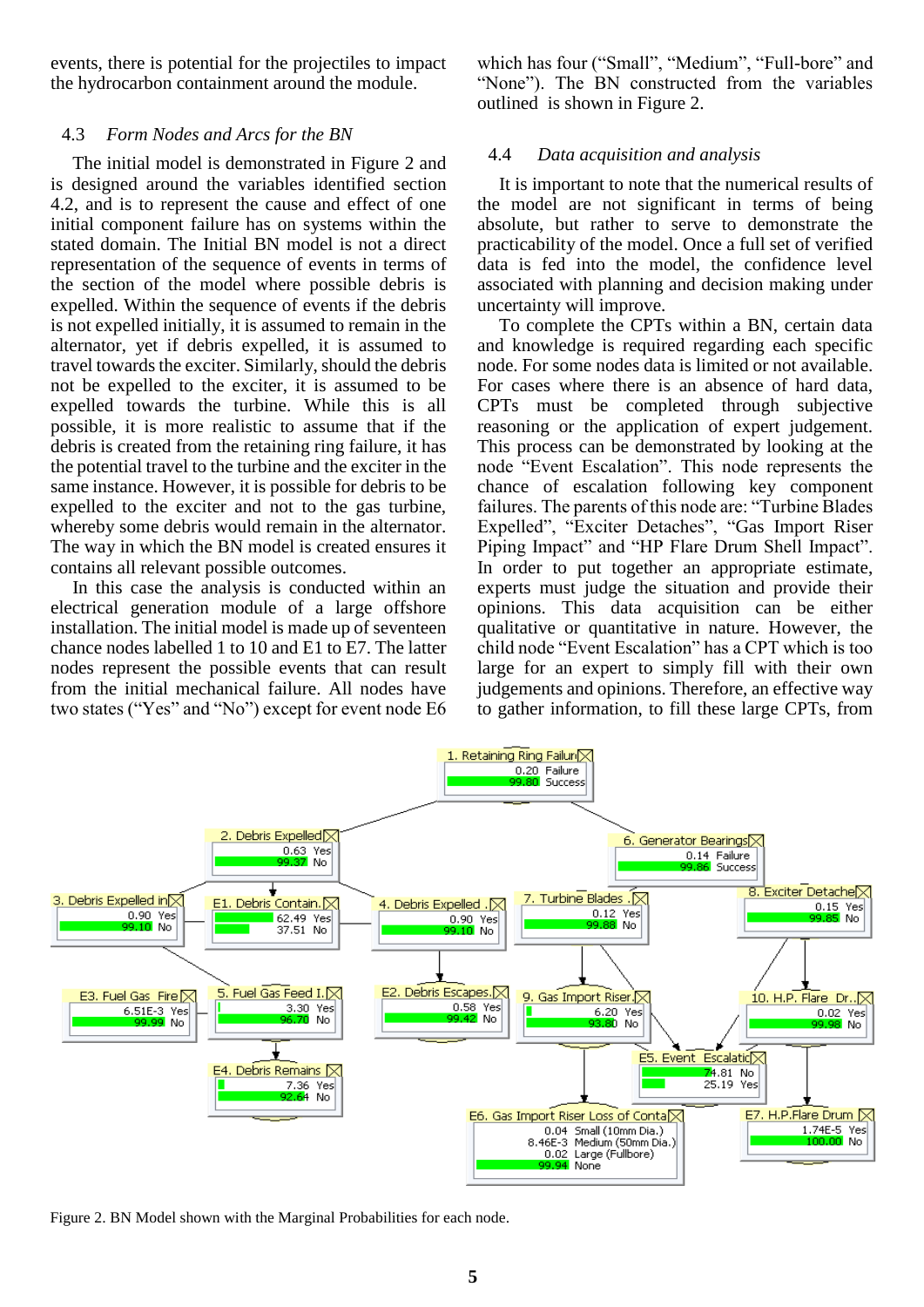experts is to apply the use of a Pairwise Comparison (PC) technique in questionnaires and make use of the Analytical Hierarchy Process (AHP) to analyse the results, combined with the symmetric method algorithm to fill the large CPTs (Zhang, *et al*., 2014).

The AHP will produce a weighting for each parent criterion in the pairwise comparison matrix. These weighting are applied to a symmetric method which is utilised to fill large CPTs. The symmetric method provides an input algorithm which consists of a set of relative weights that quantify the relative strengths of the influences of the parent-nodes on the child-node, and a set of probability distributions the number of which grows only linearly, as opposed to exponentially, with the number of associated parentnodes (Lin & Kou, 2015) (Saaty, 1980).

The PC, AHP and symmetric methods are not to be oulined here. However, the PC and AHP methods can be found in detail in Saaty, (1980) and Koczkodaj & Szybowski., (2015). The symmetric method can be found in Das, (2008). Figure 2 shows the complete BN and the marginal probability distributions for each node.

## 4.5 *Results and Disscussions*

## 4.5.1 *Analysis of BN model and Sensitivity Analysis*

Quantitaive analysis is carried out on a specific section of the Initial BN model, shown in Figure 3, concerning the event "E5. Event Escalation" and its parents.

## 4.5.1.1 *Quantitative Analysis*

This analysis involved systematically inserting evidence into each of the parent nodes and finally the child node. In addition, nodes 7 and 8 have a parent node "Generator Bearings" which has no evidence inserted, and there is no evidence inserted anywhere else within the model. However, in this section of the BN model nodes 7 and 8 are parents of nodes 9 and 10 respectively, and therefore will alter the posterior probabilities of these nodes when evidence is inserted. This relationship has been left in the analysis to give an accurate representation of the posterior probabilities of the event E5, which is the focus node in this analysis. Several scenarios are considered for the BN analysis and validation.

The first scenario is gas turbine blades being expelled as projectiles from the generator housing. This is completed by inserting 100% to state "Yes" in node 7. This increases the probability of the events escalating from 25.19% to 35.09%. This increase would involve some concern as a potential escalation from this is the impact of the turbine blades on the Gas Import Riser. Subsequently the probability of gas import riser impact increases from 6.2% to 25%.

Furthermore, the second scenario involves the expulsion of the turbine blades along with a gas riser impact (100% "Yes" to nodes 7 and 9). This results in the probability of there being escalation increasing from 35.09% to 61.42%. This is a very large increase as the impact of a gas riser is the largest threat to escalation, due to the loss of containment of the gas, this hypothesis was also confirmed by expert opinion. It can also be noted that evidence is inserted into nodes 7 and 9, there is no effect on nodes 8 and 10, which is to be expected as they should be independent from each other. Should this scenario have the potential to occur, immediate action should be taken to prevent a major accident in the form of LOC of hydrocarbons and potential explosion & fire.

The third scenario demonstrates the potential for escalation by showing that the generator's exciter detaches, along with turbine blades expelled and gas riser impact  $(100\%$  "Yes" to nodes 7, 8 and 9). It shows that again the potential for escalation increases from 61.42% to 63.86%. This scenario also increases the probability of the HP flare drum being impacted from 1.47% to 10%, dues to the influence of the Exciter Detaching (represented by node 8).

Scenario five demonstrates the final influencing factor on the possibility of event escalation, whereby the HP flare drum is impacted (100% "Yes" to nodes 7, 8, 9 and 10). This increases the potential for escalation from 63.86% to 77%.



Figure 3. A) Specific section of BN to be analysed. B) Prior Probabilities for Event E5 and its parent nodes.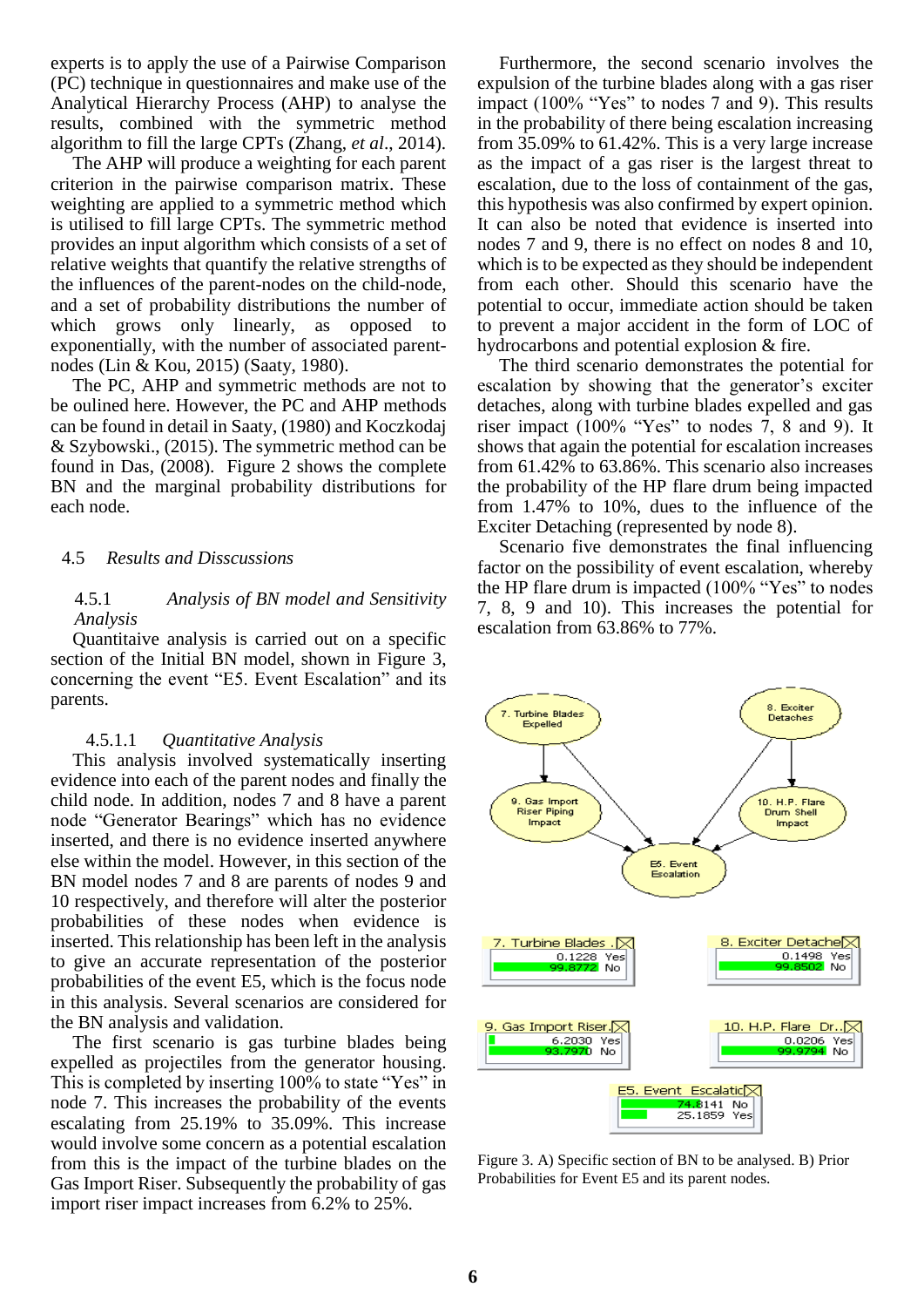The final scenario, shown in Figure 4, demonstrates the effect of there being an escalated event, for example, observing an explosion or a fire within the area of the platform containing the electrical generator, and the effect this has on the influencing parameters. This serves to obtain areas that would require closer inspection. This scenario has given insight to the possible causes of the event escalation, based upon the data presented. Here the influencing factors are: "Turbine Blades Expelled" – Yes, increases from 0.12% to 0.17%; "Exciter Detaches" –Yes, increases from 0.15% to 0.17%; "Gas Import Riser Piping Impact" – Yes, Increases from 6.2% to 14.31%; and "HP Flare Drum Shell Impact" – Yes, increasing from 0.02% to 0.03%.



Figure 4. BN Model Illustrating when "Event Escalation" takes place.

#### 4.5.1.2 *Sensitivity Analysis*

The Sensitivity Analysis conducted for the Initial BN model focuses on the event E5 and its parent nodes, shown in Figure 3, to further validate the claims in Secton 4.5.1.1. However, the analysis will be conducted using smaller increases and decreases in the probabilities of the parent nodes as opposed to inserting 100% occurrence probability into the input node CPTs.

From the graph in Figure 5 it can be seen that the most influential factor on "Event Escalation" is "Gas import Riser Impact", whilst the least influential is "Exciter Detaches". If the probability of State - 'No', "Gas Riser Impact" increases by 10%, then the probability of "Event Escalation" decreases by 2.63%. Whereas, if the probability of State - 'No' Detaches" increases by, "Exciter 10%, then the probability of "Event Escalation" only decreases by 0.29%. From the graph it is also apparent that the sensitivity function is a straight line which further add to the model validation. The sensitivity values computed within Hugin are shown in Table 1.



Figure 5. Sensitivity Functions for the four input nodes acting upon Event "E5. Event Escalation"

It should be noted that the sensitivity values within Table 1 are negative as in their current states of 'No', they have a negative effect on the outcome of "Event Escalation" – 'Yes'. For example; with the probability of "Turbine Blades Expelled" probability of "Turbine Blades Expelled" increasingly being 'No', it is less likely that "Event Escalation" – 'Yes' occurs.

Table 1. Sensitivity Values for the four input nodes acting upon Event "E5. Event Escalation"

| Input node: "state"                  | Sensitivity value |
|--------------------------------------|-------------------|
| 7. Turbine blades expelled: "No"     | $-0.095$          |
| 8. Exciter detaches: "No             | $-0.029$          |
| 9. Gas import riser impact: "No"     | $-0.263$          |
| 10. HP flare drum shell impact: "No" | $-0.073$          |

## 4.5.2 *Validation of the BN Model*

For partial validation of the model, it should satisfy the three axioms stated in Section 3.2.5. Examination of a specific part of the model (shown in Figure 3), reveals when node 7 is set to 100% 'Yes', this produces a revised increase in probability for "Event Escalation" occurring from 25.19% to 35.09%. A further change including both nodes 7 and 9, set at 100% 'Yes', results in a further increase in the potential for "Event Escalation" occurring. Continually, nodes 7, 8, and 9 being set to 100% 'Yes', again results in an increase for the potential for "Event Escalation" being of the state 'Yes'.

When nodes 7, 8, 9 and 10 are set to 100% 'Yes', it produces yet another increase in the probability of "Event Escalation occurring from 63.86% to 77.00%. Finally,

This exercise of increasing each of the influencing nodes satisfies the three axioms states in Section 3.2.5, thus giving partial validation to the BN Model.